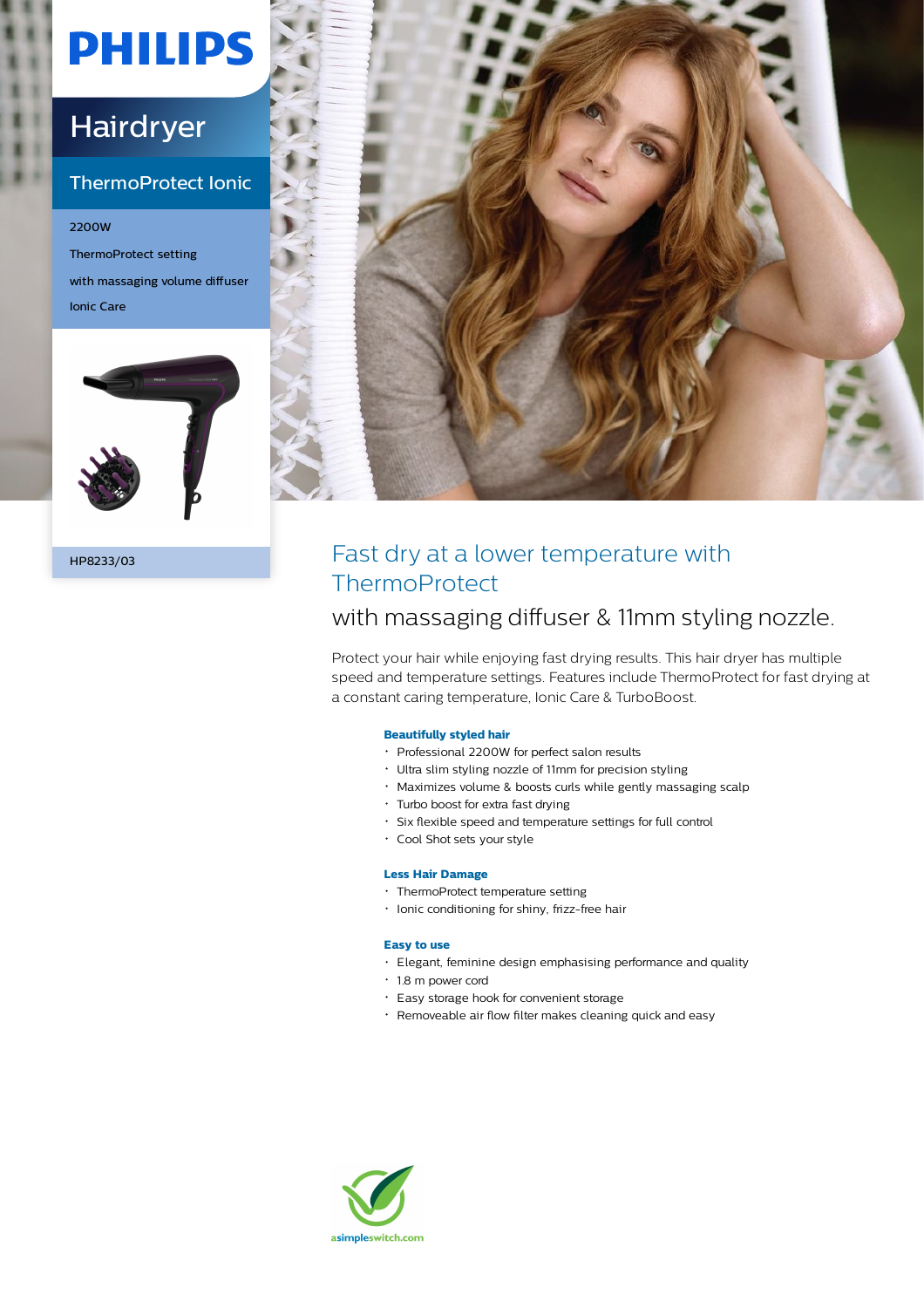## **Highlights**

#### **Premium Design**



This hairdryer embodies a modern, sophisticated approach to design. Soft, fluid contours and elongated proportions subtly communicate femininity while precision detailing and high quality materials and finishes are evidence of the product's superior performance.

#### **ThermoProtect temperature**



The ThermoProtect temperature provides the optimal drying temperature and gives additional protection from overheating the hair. With the same powerful airflow, you will get the best results in a caring way.

#### **Professional 2200W**



This 2200W professional hairdryer creates a powerful airflow. The resulting combination of power and speed makes drying and styling your hair quicker and easier.

#### **Ionic conditioning**



Give your hair instant care with ionic conditioning. Charged negative ions eliminate static, condition your hair, and smooth the hair cuticles to intensify hair's shine and glossiness. The result is smooth and frizz-free hair with beautiful shine.

#### **Speed and temperature settings**



The speed and heat required can be easily adjusted to create the perfect style. Six different settings ensure full control for precise and tailored styling.

#### **Ultra slim styling 11mm nozzle**



The ultra thin styling nozzle concentrates the flow of hair through the 11mm nozzle for precision styling on specific areas. Great for touch ups or to set your style.

#### **Turbo boost**



The turbo boost button increases the airflow, to dry your hair even quicker.

#### **Asymmetric massaging diffuser**



The asymmetric massaging diffuser has a unique asymmetric design that is contoured to the head, making it easier and more intuitive to use. The diffuser spreads the flow of air across the hair, drying hair more healthy, boosting volume and reducing frizz while the addition of massage helps stimulate the scalp and improve hair vitality. For best results, hold close to the crown and root area and let the diffuser's massaging textured pins encourage volume, add bounce and shape curls.



#### **Philips Green Logo**

Philips Green Products can reduce costs, energy consumption and CO2 emissions. How? They offer a significant environmental improvement in one or more of the Philips Green Focal Areas – Energy efficiency, Packaging, Hazardous substances, Weight, Recycling and disposal and Lifetime reliability.